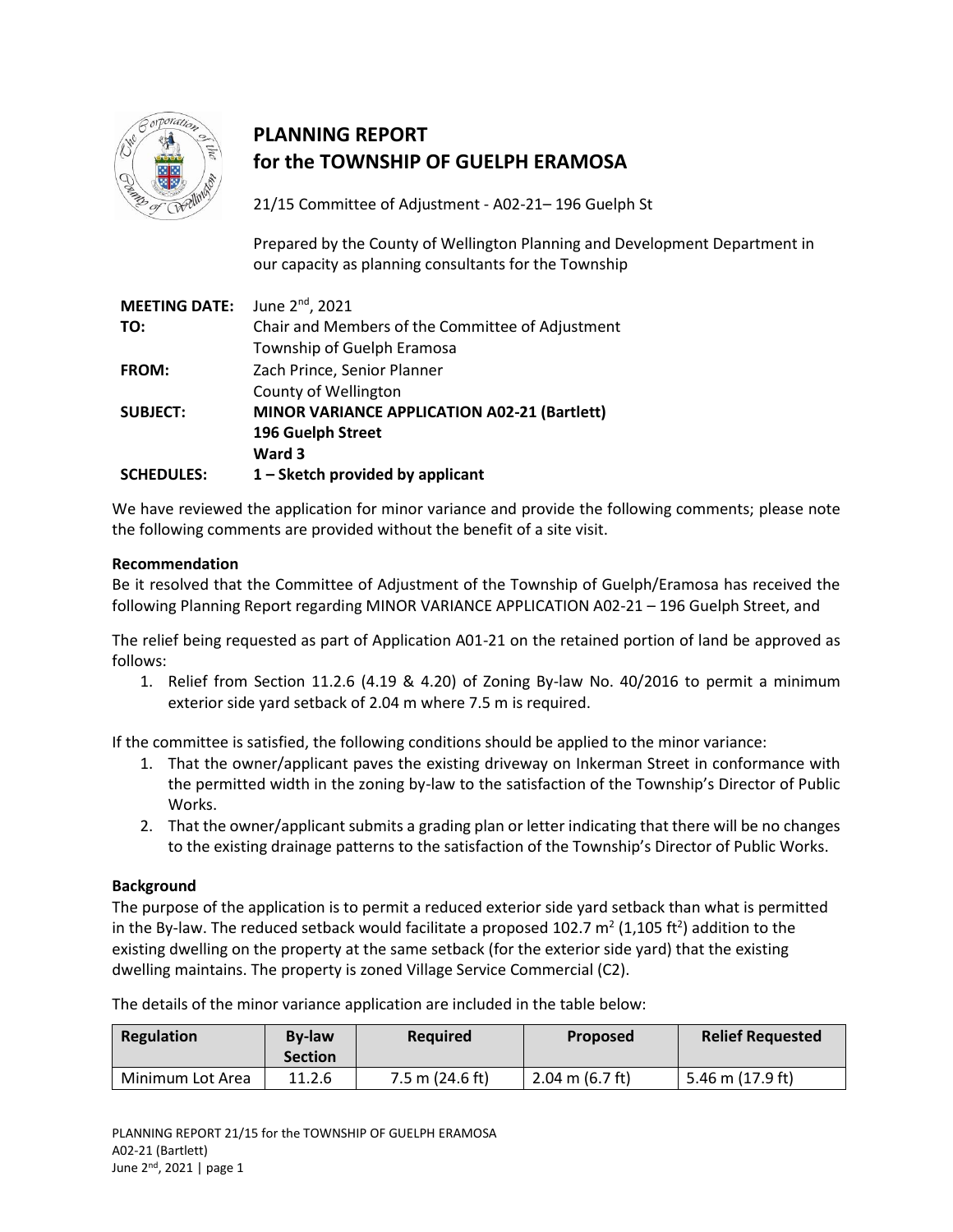

**Figure 1 - Subject property**

Our discussion of this application relative to the four tests under the Planning Act is as follows:

| <b>Four Tests</b>                                                    | <b>Discussion:</b>                                                                                                                                                                                                                                                                                                                                                                                                                                                                                                                                         |
|----------------------------------------------------------------------|------------------------------------------------------------------------------------------------------------------------------------------------------------------------------------------------------------------------------------------------------------------------------------------------------------------------------------------------------------------------------------------------------------------------------------------------------------------------------------------------------------------------------------------------------------|
| That the requested variance is<br>minor in nature                    | We would consider the variance minor in terms of impact.<br>$\bullet$<br>Section 4.1.4 of the By-law recognizes the existing setbacks for a<br>building where a building is legally constructed, but does not meet<br>the minimum setbacks requirements.<br>The reduced setback would align with the setback for the existing<br>٠<br>dwelling.<br>The proposed addition is not anticipated to provide any concerns<br>with respects to sight lines due or on-sight drainage. Planning staff<br>have recommended a condition for a grading plan or letter. |
| That the intent and purpose of<br>the Zoning By-law is<br>maintained | The subject property is zoned Village Service Commercial (C2).<br>٠<br>The reduced setback will allow for the construction of an addition<br>to a permitted use.<br>The reduced setback applies to a portion of the addition on<br>$\bullet$<br>Inkerman St (only), which maintains the same setback as the<br>existing house.<br>Through the review it was identified that the driveway width off of<br>٠<br>Inkerman St. surpasses the maximum permissions of a by-law. A                                                                                |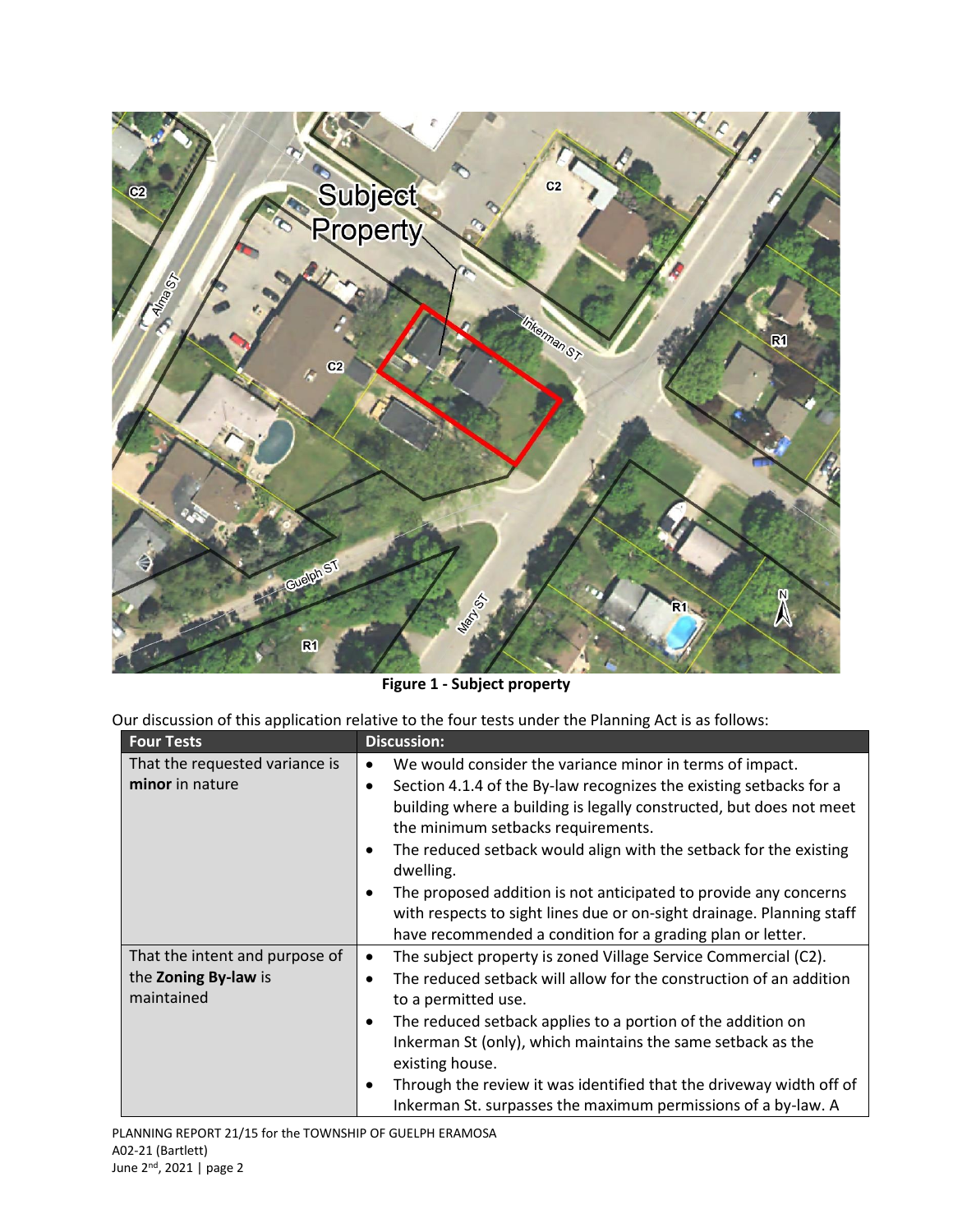|                                                                                                                           | condition of approval has been added to ensure compliance.<br>The proposed addition meets all other setback requirements<br>including the interior lot line of the neighbouring property.                                                                                                                         |
|---------------------------------------------------------------------------------------------------------------------------|-------------------------------------------------------------------------------------------------------------------------------------------------------------------------------------------------------------------------------------------------------------------------------------------------------------------|
| That the general intent and<br>purpose of the Official Plan is<br>maintained                                              | The property is designated as Residential Transition Area, which<br>permits residential uses.                                                                                                                                                                                                                     |
| That the variance is <b>desirable</b><br>for the appropriate<br>development and use of the<br>land, building or structure | The variance would facilitate the construction of a new addition to<br>$\bullet$<br>the existing dwelling located on the lands.<br>The applicant is proposing the same reduced setback as the<br>existing dwelling.<br>The proposed variance is appropriate development and desirable<br>for the use of the land. |

### **Agency Comments**

- Building Department: No concerns.
- GRCA: No concerns.
- Public Works: The location and width of the proposed driveway entrance to Guelph Street is acceptable resulting in two driveways for the single lot. The existing gravel driveway on Inkerman Street shall be paved in conformance with the maximum width permitted by zoning by-law as a condition of approval.
- Fire Department: No concerns.

## **Conclusion**

The minor variance application would maintain the general intent and purpose of the Official Plan and Zoning By-law, and is desirable and appropriate for the development of the subject property, planning Staff have no concerns with this application. If approved, staff recommend the following condition be applied to the minor variance.

- 1. That the owner/applicant paves the existing driveway on Inkerman Street in conformance with the permitted width in the zoning by-law to the satisfaction of the Township's Director of Public Works.
- 2. That the owner/applicant submits a grading plan or letter indicating that there will be no changes to the existing drainage patterns to the satisfaction of the Township's Director of Public Works.

Respectfully submitted County of Wellington Planning and Development Department

 $y \sim y \sim y$ 

Prince RPP MCIP, Senior Planner

| Reviewed by                    |
|--------------------------------|
| Township of Guelph Eramosa CAO |
|                                |
|                                |
|                                |
|                                |
|                                |
| lan Roger, P.Eng.              |
| CAO                            |
|                                |